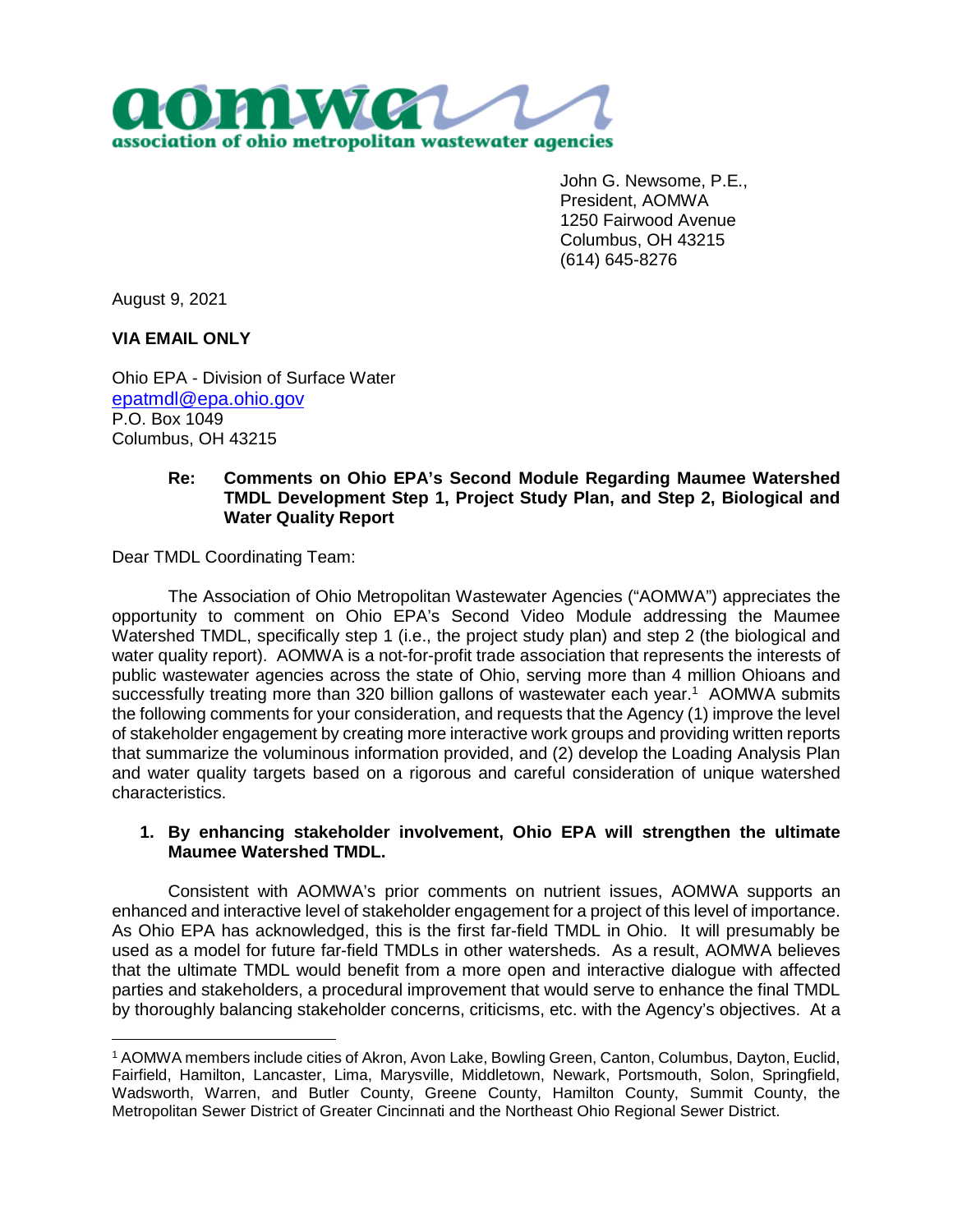minimum, by enhancing the level of stakeholder engagement, Ohio EPA would be able to *consider* differing viewpoints as its work proceeds.

Although the video module was helpful in providing some information regarding the Agency's direction, it left open many questions, making it difficult for stakeholders to meaningfully offer comments regarding the proposed approach.<sup>2</sup> AOMWA strongly believes that there needs to be an opportunity for affected stakeholders to work collaboratively with the Ohio EPA in the development of this TMDL. Ohio EPA's diverse nutrient Technical Advisory Group ("TAG") worked with the Agency to develop and help draft rule language for nutrient criteria and their implementation in streams and small rivers. Among other points, it appeared that the TAG and Ohio EPA reached agreement on fundamental points underlying future policy decisions regarding nutrient regulation in Ohio. First, the TAG focused on a "weight-of-evidence" approach to nutrient evaluation. Such an approach recognizes that nutrient impacts cannot be identified strictly by the measurement of nutrient concentrations. Complementary water quality data must be considered to determine whether nutrient (or algal) impairments exist. Second, the TAG emphasize the nutrient rulemaking in Ohio should prioritize adaptive management in the implementation of nutrient regulations and regulatory tools such as TMDLs, in order to conserve limited resources in local governments and other organizations, while ensuring that management initiatives work in the field. These points exemplify how the stakeholder process should work and the potential benefits of organizing a similar nutrient advisory group.<sup>3</sup>

Further, the Agency is required to provide the opportunity to comment on particular documents pursuant to R.C. 6111.562. In pertinent part, that rule provides as follows:

(A)(1) The director of environmental protection shall provide notice of and opportunity for input from potentially affected dischargers, county soil and water conservation districts, and other stakeholders during the development of a TMDL after March 24, 2015, at each of the following stages of development of a TMDL and plans and actions necessary for TMDL implementation:

(a) **The project assessment study plan, including portions of the plan that seek to determine the causes and sources of impairments or threats;** 

(b) **The biological and water quality study report** *or its equivalent*;

(c) The loading analysis plan, including, but not limited to, the proposed modeling approach and the water quality restoration targets, goals, or criteria;

(d) The preliminary modeling results including any management choices, load allocations, wasteload allocations, allowances for margin of

<sup>&</sup>lt;sup>2</sup> The comments submitted by the Maumee Watershed Coalition (the Cities of Lima, Defiance, and Perrysburg, the Village of Archbold, Allen County, Ohio Corn and Wheat Growers Association, Ohio Soybean Council, Ohio AgriBusiness Association, Cenovus Energy, and PCS Nitrogen Ohio, L.P.) raise dozens of questions left unanswered by Ohio EPA's video module 2.

<sup>&</sup>lt;sup>3</sup> If Ohio EPA has concerns regarding the timeline for TMDL development and is concerned that enhanced stakeholder engagement would delay the project, this concern could be resolved by adhering to a structured schedule. AOMWA believes that affected stakeholders would be comfortable working expediently with the Agency during the development process in order to accommodate any concerns Ohio EPA may have regarding an advisory group's impact on the TMDL development timeline. If Ohio EPA does not involve stakeholders from the outset, this would increase the risk of litigation challenging the final TMDL, which could actually cause longer delays than developing the TMDL with a stakeholder advisory group.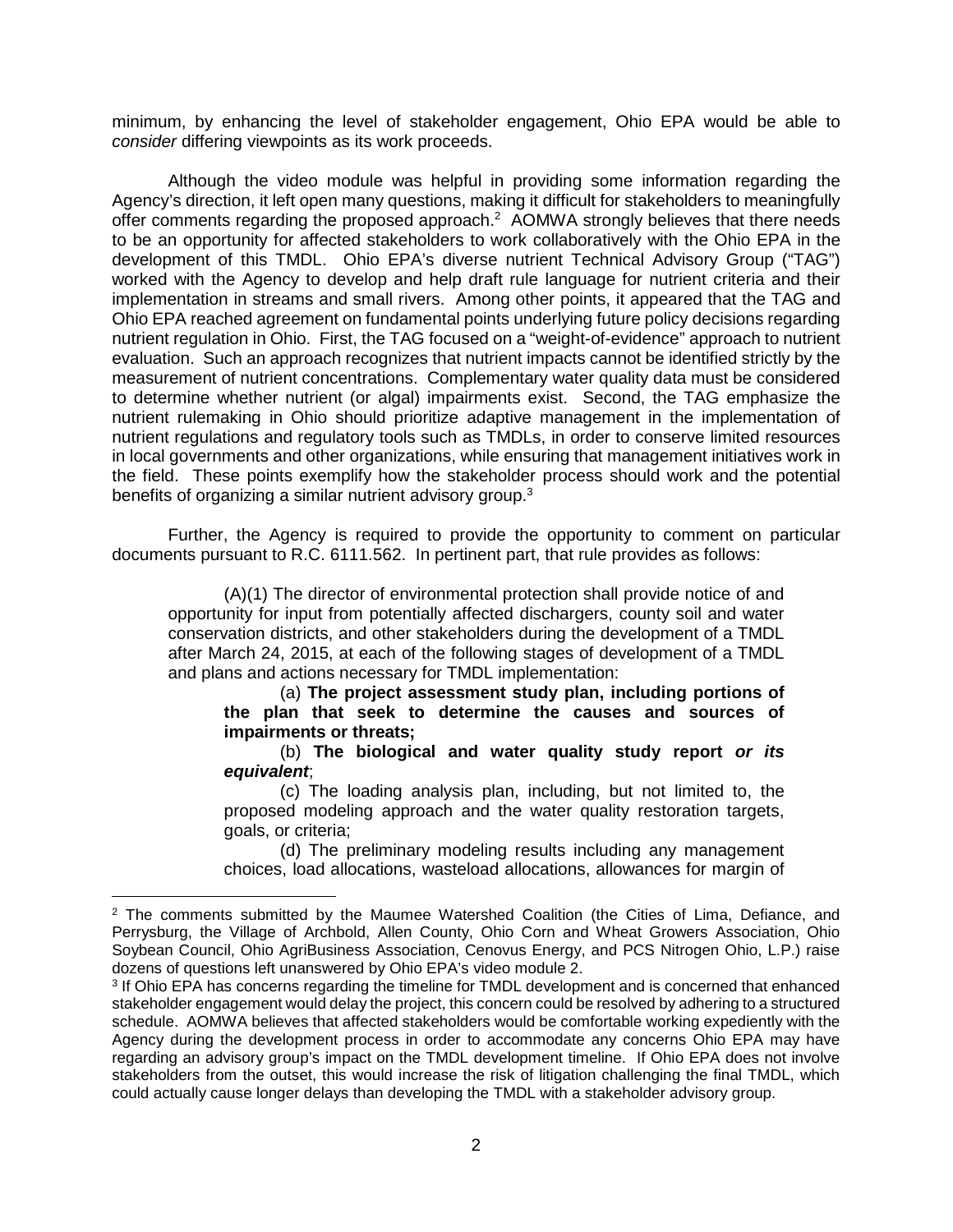safety and future growth, and permit limits necessary to achieve a water quality target, goal, or criterion and the preliminary TMDL implementation plan establishing specific actions, schedules, and monitoring proposed to effectuate a TMDL.

The director shall allow not less than thirty days for input at each stage described in divisions (A)(1)(a) to (d) of this section.

Ohio EPA has not cited any project assessment study plan or biological and water quality study report specifically tailored to the Maumee watershed. Instead, the Agency has simply cited prior reports, etc., and has concluded that these reports suffice for the requirement to develop and provide an opportunity to comment on the project assessment study plan and the biological and water quality study report or its equivalent.<sup>4</sup>

Although Ohio EPA may take the position that the statute intentionally permits the use of other reports to substitute for a biological water quality study report through the language "or its equivalent," the referenced documents are so voluminous that it is impossible to determine which findings are being relied upon by the Agency, and AOMWA therefore asks that the Agency prepare a technical analysis of the data that will be used in the development of the TMDL. Without such a technical document, the current outreach fails to meet the Agency's obligations under R.C. 6111.562(A)(1)(b), because none of the documents are the "equivalent" of a biological and water quality study report. Regardless of the Agency's intent in incorporating a variety of documents without generating a biological and water quality study report that describes how these documents are being considered, the effect on stakeholders is that it is very difficult to wade through a mass of documents to determine what the Agency's plans and findings have been to date. Additionally, the quoted language "or its equivalent" is not set forth in subsection (A)(1)(a), unlike subsection (A)(1)(b), and therefore a project assessment study plan for this Maumee Watershed Nutrient TMDL is required. Consistent with the request of the Maumee Watershed Coalition, AOMWA requests that Ohio EPA prepare a technical analysis of the data that will be used in the development of the TMDL and provide this document for stakeholder feedback.

## **2. Given the significance of the Maumee watershed TMDL, the Loading Analysis Plan and future steps should feature enhanced stakeholder engagement and a rigorous consideration of watershed characteristics in setting targets and goals.**

In addition to the request for additional reports to satisfy Steps 1 and 2 of the TMDL development process, AOMWA requests that Ohio EPA enhance its stakeholder engagement for its development of a Loading Analysis Plan, particularly given that the Loading Analysis Plan requires that the Agency provide its "proposed modeling approach and *the water quality restoration targets, goals, or criteria."* R.C. 6111.562(A)(1)(c). Given the importance of this step in molding the ultimate final TMDL, it would be beneficial not only for stakeholders but also the Agency to improve its outreach process so that commenters are provided an opportunity to comment with a more complete understanding of the Agency's goals, etc., for the final TMDL.

<sup>4</sup> *See* Ohio EPA, Maumee Watershed Nutrient TMDL, TMDL Project and Schedule ("The Maumee Watershed Nutrient TMDL is now at the third step in the TMDL development process."), https://epa.ohio.gov/dsw/tmdl/MaumeeRiver#1885010595-tmdl-project-and-schedule (last visited August 8, 2021). The project assessment study plan and the biological and water quality study report or its equivalent are steps 1 and 2 under R.C. 6111.562, so the Agency believes it has completed Steps 1 and 2.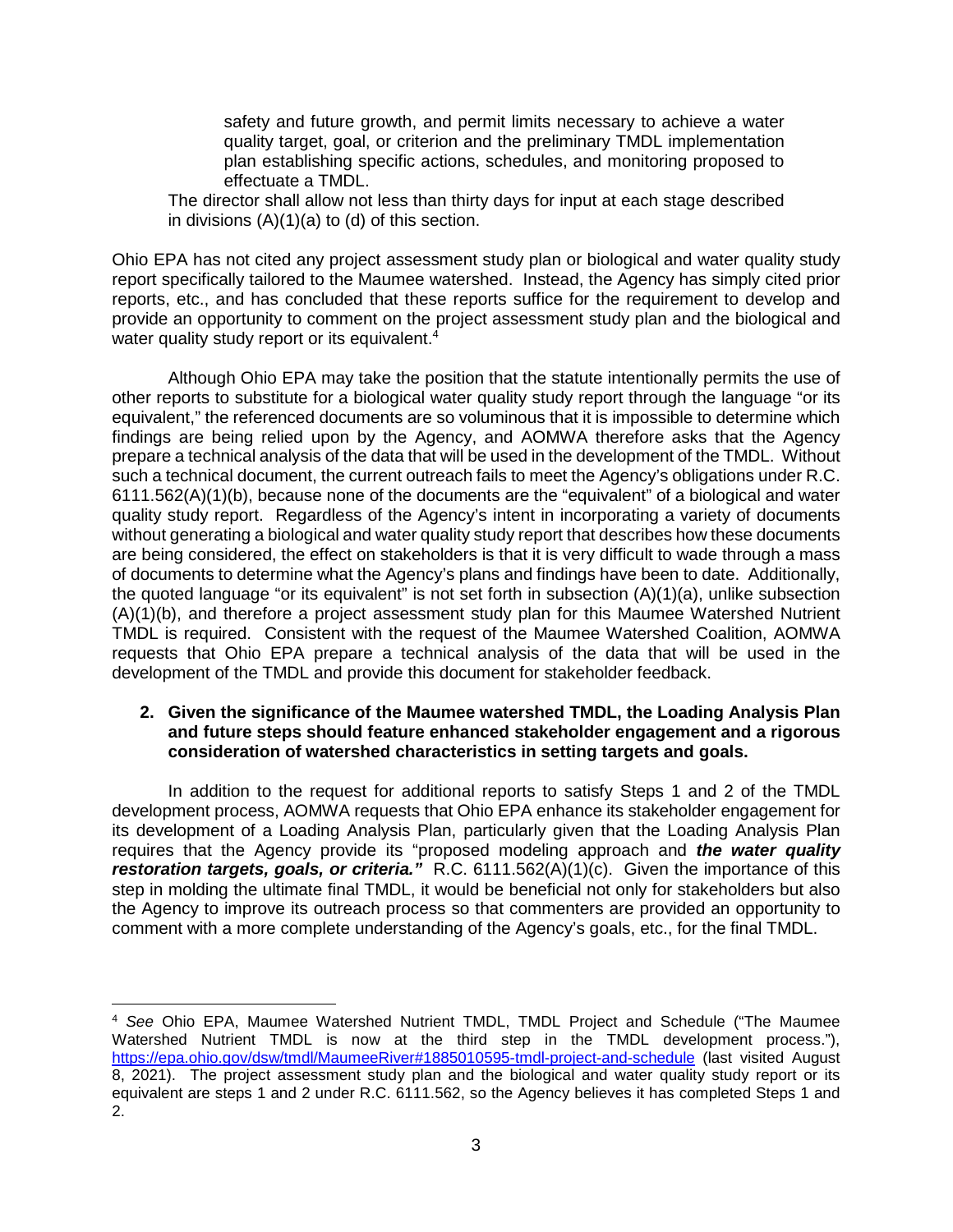Regarding these water quality restoration targets, goals, and criteria, AOMWA respectfully makes two suggestions for consideration as the Agency develops the Loading Analysis Plan.

 As AOMWA stated in its comments on the Domestic Action Plan, we do not believe that it is appropriate for *all* individual watersheds discharging to the Western and Central Basins to each be meeting a 40% reduction in phosphorus loading. Instead, we believe that the Agency should take a more nuanced approach by considering whether certain watersheds should target more aggressive reductions while others should be credited for current nutrient management efforts. This comment also applies to the HUC-12 watersheds within the Maumee watershed as depicted in a thin grey line in Figure 5 on page 12 of Ohio EPA's Draft Domestic Action Plan:



Figure 5: <mark>Watershed planning for HUC12s i</mark>n the Maumee River watershed -- existing NPS-IS and plans under development.

The State indicated during a webinar on February 24, 2020 that 40% reductions would be targeted at a HUC-12 unit level. AOMWA believes that this approach is unnecessary and would require costly reductions in phosphorus loading in a haphazard and inequitable manner. For example, in a HUC-12 that is largely unregulated and fails to manage nutrients effectively, it appears that phosphorus reductions greater than 40% could be achieved more readily than in watersheds that have taken steps to manage nutrients. By contrast, in a HUC-12 that already features optimal nutrient management processes, it would not be appropriate to require an *additional* 40% reduction. As stated in our comments on the DAP, AOMWA is not aware of any binding legal requirement that reduction targets must be set at precisely 40% for each HUC12 Unit. When AOMWA raised these concerns with the Ohio Lake Erie Commission, the Commission indicated that HUC-12 yields are based on unique characteristics of each HUC-12 area and did not identify any legal requirement that 40% reduction targets must be applied within each HUC-12. Nonetheless, AOMWA requests that Ohio EPA elaborate and clarify that the 40% reduction target for each HUC-12 unit may serve as a point of reference, but the Loading Analysis Plan can set water quality targets and goals greater than or less than 40% based on unique watershed considerations.